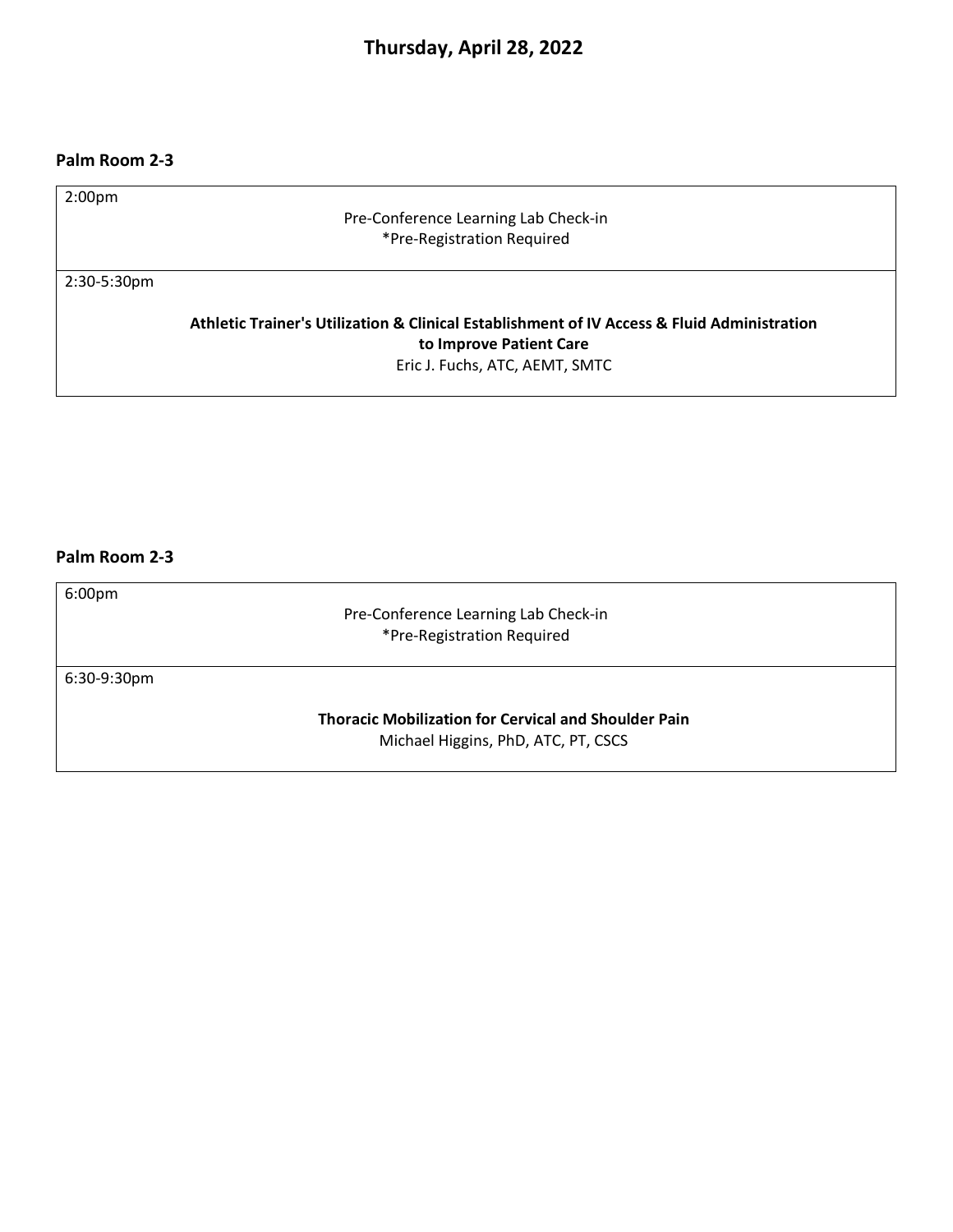# **Friday, April 29, 2022**

| <b>Town &amp; Country C</b>                                                                                                                                   | Town & Country D                                                                                                                                                             |
|---------------------------------------------------------------------------------------------------------------------------------------------------------------|------------------------------------------------------------------------------------------------------------------------------------------------------------------------------|
| $8:00-9:00am$<br><b>Financial Wellness for the Early Professional</b><br>Presented by FWATA Early Professionals Committee<br>Paul Backofen, Financial Advisor |                                                                                                                                                                              |
| 9:00-10:00am<br><b>Functional Medicine for the Athlete and Athletic Trainer</b><br>Adam C. Cady, MHS, ATC, CSCS, PA-C                                         |                                                                                                                                                                              |
| Exhibit Break 10:00-10:30am                                                                                                                                   | Exhibit Break 10:00-10:30am                                                                                                                                                  |
| 10:30-11:30am<br><b>Thrower's Shoulder</b><br>Michael Shepard, MD                                                                                             | 10:30-12:30pm Athletic Training Student Session<br>Proprioceptive Neuromuscular Facilitation: A hands-on<br>functional rehabilitation technique<br>Carolyn T. Greer, MA, ATC |
| 11:30am-12:30pm<br><b>Transitional Exercise: Bridging the gap between</b><br>rehabilitation and human performance<br>Michael Higgins, PhD, ATC, PT, CSCS      |                                                                                                                                                                              |
| Exhibit Break 12:30-1:00pm                                                                                                                                    | Exhibit Break 12:30-1:00pm                                                                                                                                                   |
| 1:00-2:00pm<br>ACL Injuries & Treatment: Past and present<br>Paul C. Murphy, MD                                                                               | 1:00-2:00pm Athletic Training Student Session<br>UCL Reconstruction: The Tommy John Epidemic<br>Michael Shepard, MD                                                          |
| 2:00-3:00pm<br><b>Implementing New Evidence into</b><br><b>Concussion Management to Bridge the Gap</b><br>Tamara Valovich McLeod, PhD, ATC, FNATA             | <b>Athletic Training Student Session</b><br>2:00-3:00pm<br><b>How to Recognize and Manage Athletes</b><br>with Mental Health Issues<br>Kelsey Bains, MA, CCISM, ATC          |
| 3:00-4:00pm<br><b>Evidence-Based Recommendations for the Clinical</b><br><b>Assessment of Lateral Ankle Sprains</b><br>Ashley Marshall, PhD, LAT, ATC         | 3:00-4:00pm<br>Air Quality and its Impact on Safe Physical Activity:<br>How to protect your patient<br>Katie Walsh Flanagan, EdD, ATC                                        |
| 4:00-5:00pm<br>50 <sup>th</sup> Anniversary of Title IX<br><b>Panel Discussion</b>                                                                            |                                                                                                                                                                              |
| 5:00-6:00pm<br><b>FWATA Business Meeting</b>                                                                                                                  |                                                                                                                                                                              |
| 6:00-7:00pm<br><b>California State Meeting</b>                                                                                                                | 6:00-7:00pm<br><b>Nevada State Meeting</b>                                                                                                                                   |
| 6:00-7:00pm                                                                                                                                                   |                                                                                                                                                                              |

**Hawaii State Meeting (Pacific H&I)**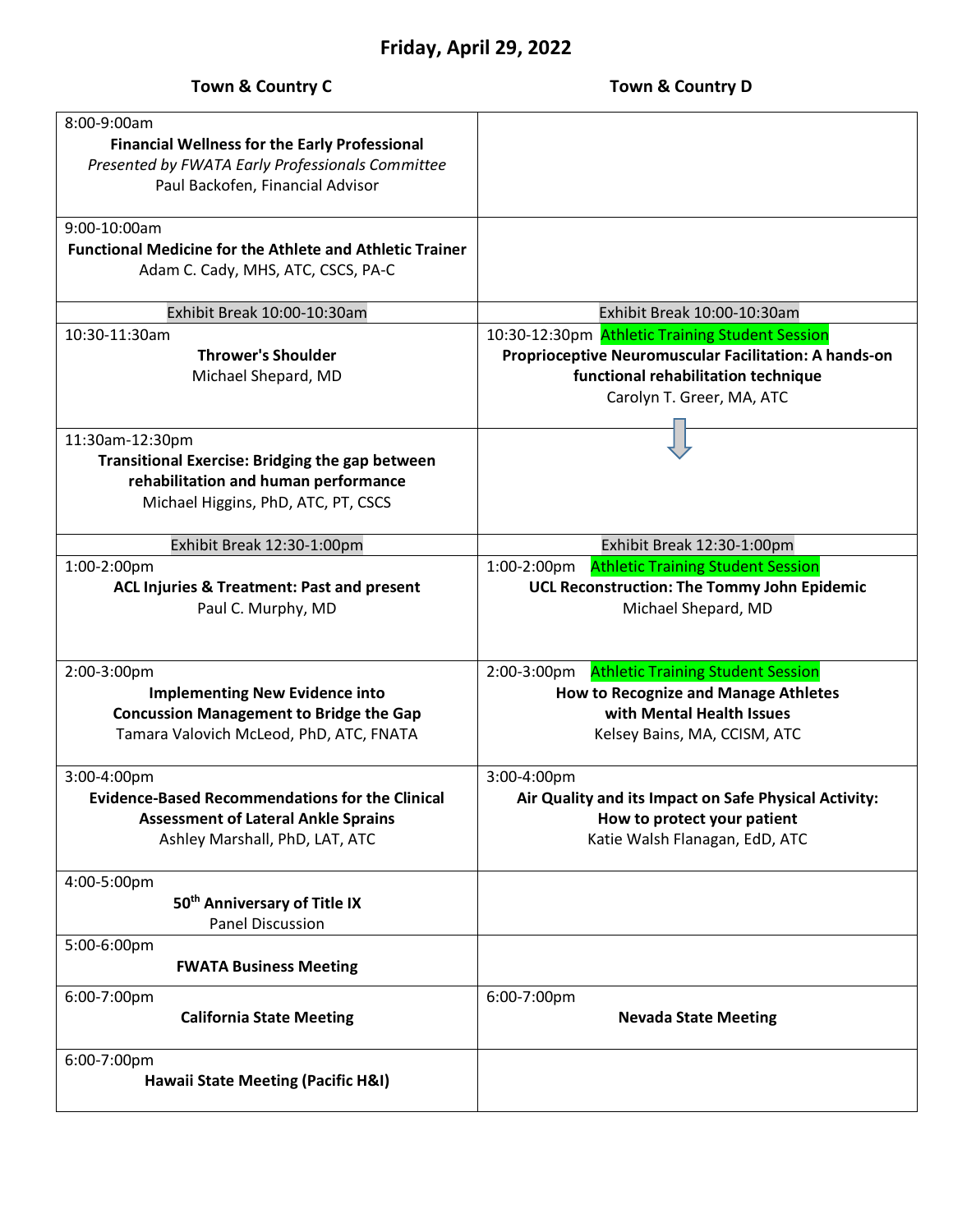**Friday, April 29, 2022**

## **Palm Room 1-3**

8:30am

Mid-Conference Learning Lab Check-in \*Pre-Registration Required

9:00am-12:00noon

**Athletic Trainer's Utilization & Clinical Establishment of IV Access & Fluid Administration to Improve Patient Care**  Eric J. Fuchs, ATC, AEMT, SMTC

## **Palm Room 1-3**

12:30pm

Mid-Conference Learning Lab Check-in \*Pre-Registration Required

1:00-4:00pm

**Exploring Root Causes of Menstrual Cycle Dysfunction and Therapeutic Treatment Interventions** Nicole Murzen, MS, ATC, MFDc

Elysia Tsai, MEd, ATC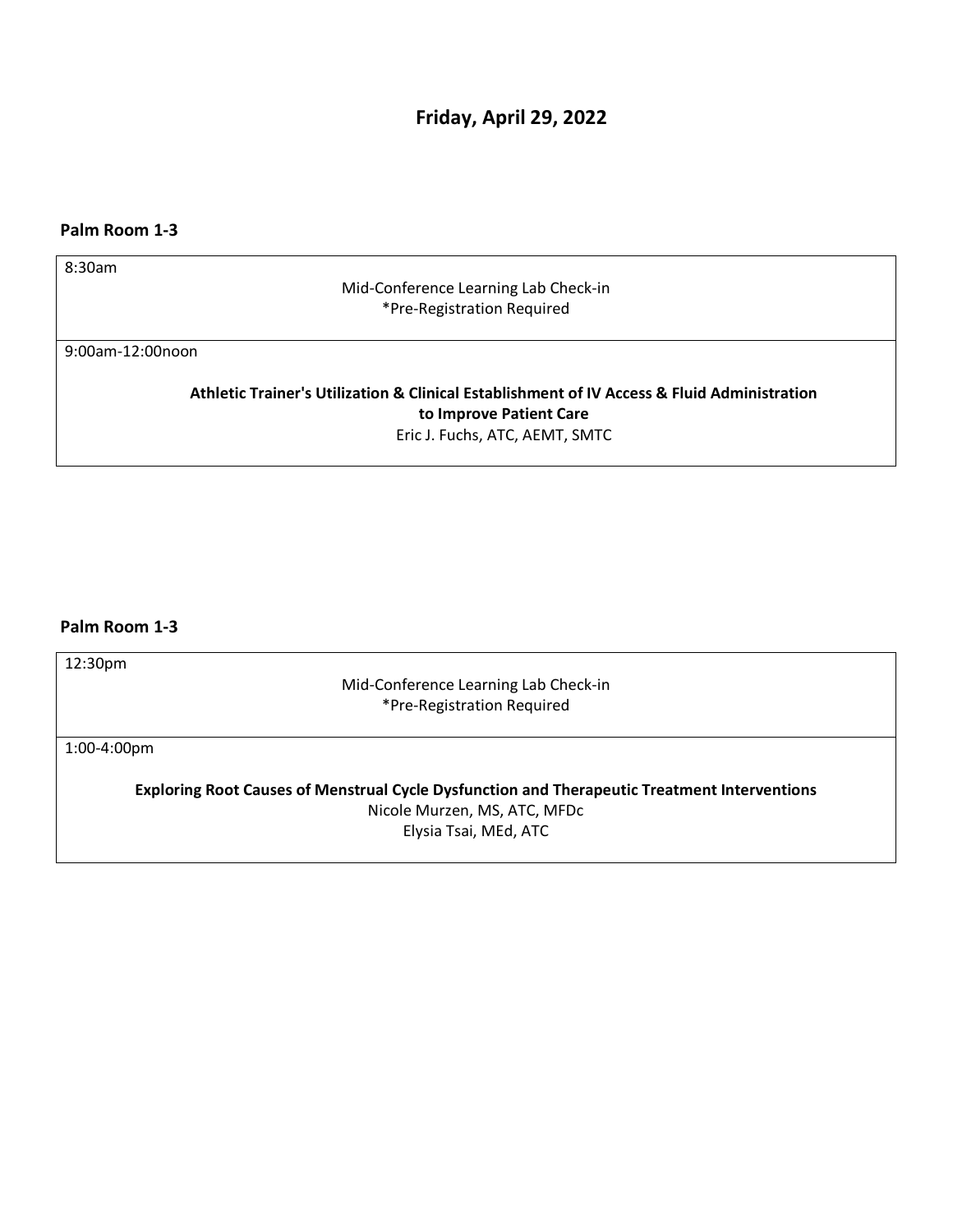#### **Town & Country C** Town & Country D 8:00-9:00am **Sports Nutrition and Dietary Supplement Considerations to Enhance Injury Rehabilitation Outcomes** Guillermo Escalante, DSc, MBA, ATC, CSCS\*D, FISSN 9:00-10:00am **Taking an Active Approach to the Treatment of Concussion** Tamara Valovich McLeod, PhD, ATC, FNATA 9:00-10:00am **Improve Clinical Decision-Making by Understanding Heuristics & Cognitive Bias** Russell Muir, EdD, ATC, CES Exhibit Break 10:00-10:30am Exhibit Break 10:00-10:30am 10:30-11:30am **Arthroscopic Management and Rehabilitation of Femoroacetabular Impingement** Kevin Parvaresh, MD 10:30-11:30am **Clinical Allyship: Athletic Trainers as allies for undocumented patients** *Presented by FWATA Ethnic Diversity Advisory Committee*  Carolina Quintana, PhD, ATC 11:30am-12:30pm **Neural Tension: Assessment, treatment, and management for athletes**  Katrina Parsons, MPT, OCS 11:30am-12:30pm Athletic Training Student Session **The Emergency Action Plan: How to implement it in your school-based practice**  Andy Paulin, ATC Break 12:30-1:00pm Break 12:30-1:00pm 1:00-2:00pm **Optimizing Lateral Ankle Sprain Rehabilitation: The spectrum of care from intake to discharge**  Ashley Marshall, PhD, LAT, ATC 1:00-2:00pm Athletic Training Student Session **Presenting Your Best Self - Skills to "Win" the Interview** Katie Walsh Flanagan, EdD, ATC 2:00-3:00pm **Surgical Management and Rehabilitation of Proximal Hamstring Tendon Tears** Kevin Parvaresh, MD 2:00-3:00pm **Leading through Change: Are you up for it? Better yet, are you equipped for it?** Carolyn Peters, MA, ATC 3:00-4:00pm **Advocating for Return to Learn in Secondary School and College Settings** Tricia Kasamatsu, PhD, ATC 3:00-4:00pm **Emergency Action Plan and the Secondary School Athletic Trainer**  *Presented by FWATA Secondary School AT Committee* Mark D'Anza, MEd, LAT, ATC 4:00-5:00pm **Medical Cannabinoids: History, indications, contraindications, and risks** Michelle A. Cleary, PhD, ATC 4:00-5:00pm **Prescribing "Rest": How to optimize recovery** *Sponsored by Gatorade Sports Science Institute* Jon-Kyle Davis, PhD, CSCS 5:15-6:15pm **Quiz Bowl - Town & Country C** 5:30-6:30pm **Pre-Banquet Social and Meet & Greet Title IX Panel – Town & Country Foyer** 6:30-8:30pm **Awards Banquet – Honoring our 2020 & 2022 Awardees – Town & Country A**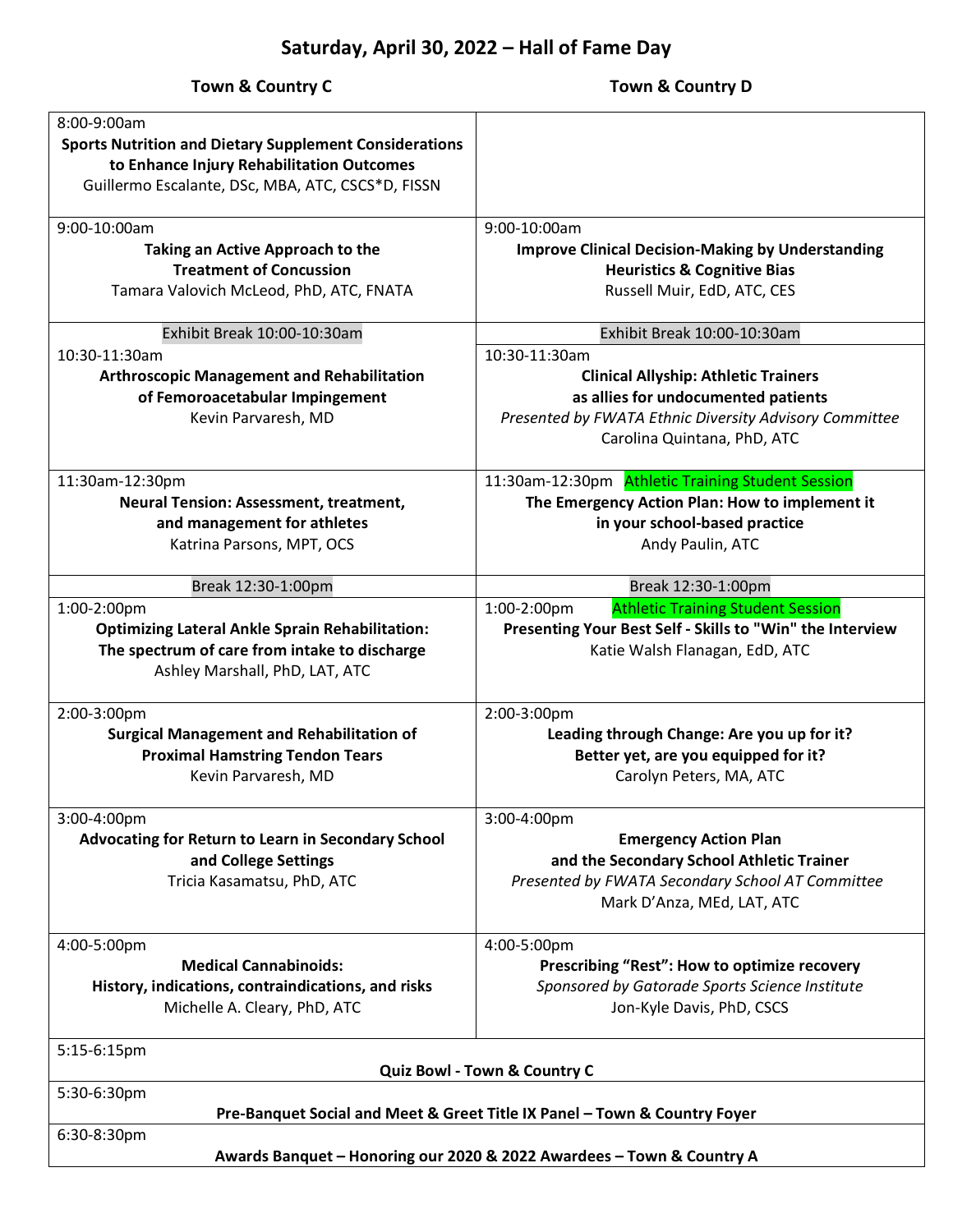## **Saturday, April 30, 2022**

### **Palm Room 1-3**

9:30am

Suture Workshop #1 Check-in \*Pre-Registration Required

10:00am-12:00noon

**Basics of Wound Healing and Suturing - Workshop #1** Leslie Cardoza, MPAP, PA-C, ATC

**Palm Room 1-3**

1:30pm

Suture Workshop #2 Check-in \*Pre-Registration Required

2:00-4:00pm

**Basics of Wound Healing and Suturing - Workshop #2** Leslie Cardoza, MPAP, PA-C, ATC